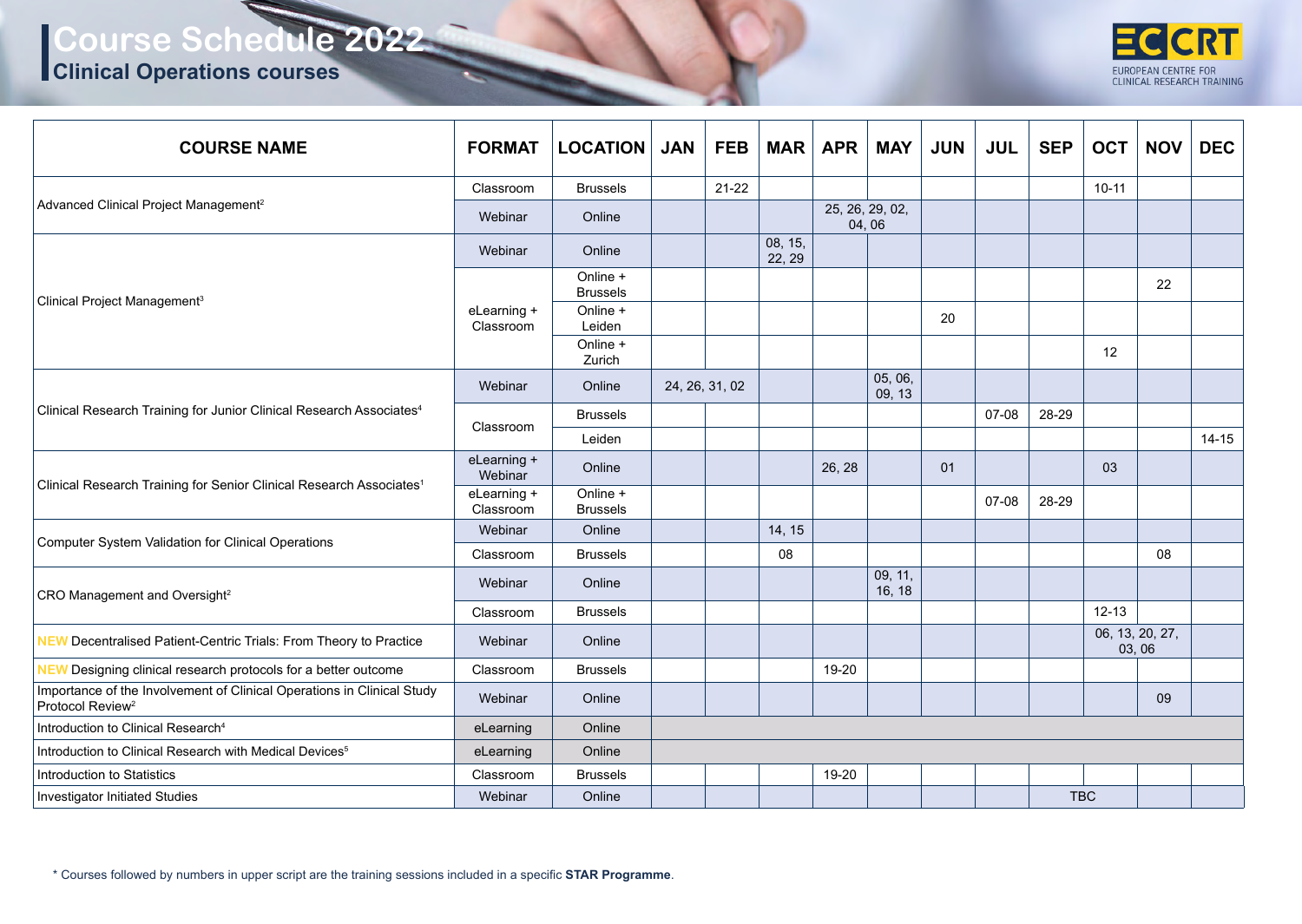#### **Clinical Operations courses**



| <b>COURSE NAME</b>                                                                                                                           | <b>FORMAT</b>            | <b>LOCATION</b> JAN         | <b>FEB</b> |           | $MAR$ $APR$ | MAY    | <b>JUN</b> | <b>JUL</b> | <b>SEP</b> | <b>OCT</b> | <b>NOV</b>        | <b>DEC</b> |
|----------------------------------------------------------------------------------------------------------------------------------------------|--------------------------|-----------------------------|------------|-----------|-------------|--------|------------|------------|------------|------------|-------------------|------------|
| Risk-Based Monitoring <sup>1</sup>                                                                                                           | eLearning +<br>Webinar   | Online                      |            |           |             |        | 28-29      |            |            |            |                   |            |
|                                                                                                                                              | eLearning +<br>Classroom | Online +<br><b>Brussels</b> |            |           |             |        |            |            | 05         |            |                   |            |
| Risk Management in Clinical Research <sup>3</sup>                                                                                            | eLearning +<br>Classroom | Online +<br><b>Brussels</b> |            |           |             |        |            |            |            |            | 23                |            |
| Running Medical Device Studies <sup>5</sup>                                                                                                  | Classroom                | <b>Brussels</b>             |            |           |             |        | 28-29      |            |            |            |                   |            |
|                                                                                                                                              | Webinar                  | Online                      |            |           |             |        |            |            |            |            | 14, 16,<br>21, 23 |            |
| Safeguarding Data Integrity in Highly Regulated Environments                                                                                 | Classroom                | <b>Brussels</b>             |            |           |             |        | 02-03      |            |            |            |                   |            |
| Sponsor co-monitoring <sup>1</sup>                                                                                                           | Webinar                  | Online                      |            |           |             | 10, 12 |            |            |            |            |                   |            |
|                                                                                                                                              | Classroom                | <b>Brussels</b>             |            |           |             |        |            |            |            | 04         |                   |            |
| What's new with ISO 14155:2020 GCP?                                                                                                          | Webinar                  | Online                      | 30         |           |             |        |            |            |            |            |                   |            |
| Advanced Clinical Researcher STAR Programme <sup>1</sup>                                                                                     | <b>Classroom</b>         | <b>Brussels</b>             |            |           |             |        |            |            |            | 03-07      |                   |            |
| Advanced Project Management STAR Programme <sup>2</sup>                                                                                      | Classroom                | <b>Brussels</b>             |            |           |             | 09-13  |            |            |            | $10 - 14$  |                   |            |
| <b>Clinical Project Management STAR Programme<sup>3</sup></b>                                                                                | Classroom                | <b>Brussels</b>             |            | $21 - 25$ |             |        |            |            |            |            | $21 - 25$         |            |
| Junior Clinical Researcher STAR Programme <sup>4</sup>                                                                                       | <b>Classroom</b>         | <b>Brussels</b><br>Leiden   |            |           |             |        |            | 04-08      | 26-30      |            |                   | $12 - 16$  |
|                                                                                                                                              | Classroom                | <b>Brussels</b>             |            |           |             |        | $27-01$    |            |            |            |                   |            |
| <b>Medical Devices STAR Programme<sup>5</sup></b>                                                                                            | Webinar                  | Online                      |            |           |             |        |            |            |            |            | $14 - 18$         |            |
| The following courses aren't scheduled but can be requested as a tailored course (choose topic, location, number of participants and format) |                          |                             |            |           |             |        |            |            |            |            |                   |            |
| <b>Budgetting Clinical Trials</b>                                                                                                            |                          | Upon request                |            |           |             |        |            |            |            |            |                   |            |
| Monitoring and Protocol Deviation                                                                                                            |                          | Upon request                |            |           |             |        |            |            |            |            |                   |            |
| <b>GMP Essentials for Clinical Operations Staff</b>                                                                                          |                          | Upon request                |            |           |             |        |            |            |            |            |                   |            |
| Remote Monitoring and Opportunities during COVID-19 and Beyond                                                                               |                          | Upon request                |            |           |             |        |            |            |            |            |                   |            |
| The ECG in Clinical Research                                                                                                                 |                          | Upon request                |            |           |             |        |            |            |            |            |                   |            |
| Transfer of Sponsorship of ongoing trials                                                                                                    |                          | Upon request                |            |           |             |        |            |            |            |            |                   |            |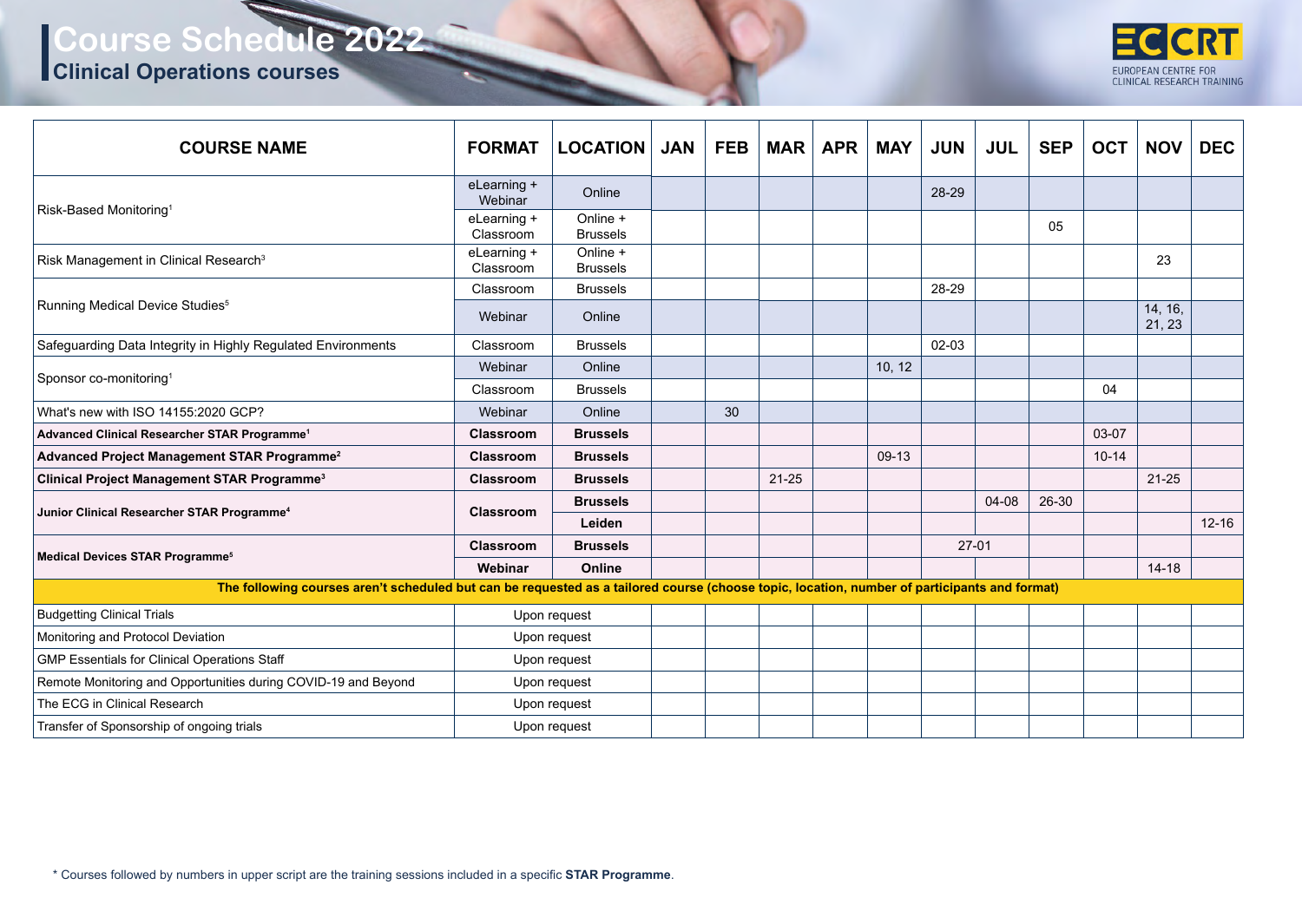**Clinical Research courses**



| <b>COURSE NAME</b>                                                                                                                           | <b>FORMAT</b> | <b>LOCATION</b>           | <b>JAN</b> | <b>FEB</b> | <b>MAR</b>                   | <b>APR</b> | <b>MAY</b>        | <b>JUN</b> | <b>JUL</b> | <b>SEP</b> | <b>OCT</b> | <b>NOV</b> | <b>DEC</b> |
|----------------------------------------------------------------------------------------------------------------------------------------------|---------------|---------------------------|------------|------------|------------------------------|------------|-------------------|------------|------------|------------|------------|------------|------------|
| Bridging preclinical and clinical development                                                                                                | Webinar       | Online                    |            |            |                              |            | 10, 12,<br>16, 17 |            |            |            |            |            |            |
|                                                                                                                                              | Classroom     | <b>Brussels</b>           |            |            |                              |            |                   |            | 07-08      | 28-29      |            |            |            |
| Clinical Development of a Vaccine                                                                                                            | Webinar       | Online                    |            |            | 03, 07,<br>09, 14,<br>16, 17 |            |                   |            |            |            |            |            |            |
| <b>NEW Data Management Essentials for Clinical Project Managers</b>                                                                          | Webinar       | Online                    |            |            | 28, 02, 07                   |            |                   |            |            |            |            |            |            |
| Data Protection in Clinical Research and GDPR in action                                                                                      | Classroom     | <b>Brussels</b>           |            |            |                              | 19-20      |                   |            |            |            |            |            |            |
| Implementing GDPR in your organisation                                                                                                       | eLearning     | Online                    |            |            |                              |            |                   |            |            |            |            |            |            |
| Introduction to Oncology for Clinical Researchers                                                                                            | Classroom     | <b>Brussels</b>           |            |            | 29-30                        |            |                   |            |            |            |            |            |            |
| ISO14155 Training <sup>5</sup>                                                                                                               | Classroom     | <b>Brussels</b>           |            |            |                              |            |                   |            | 04         |            |            |            |            |
|                                                                                                                                              | Webinar       | Online                    |            |            |                              |            |                   |            |            |            | $07-10$    |            |            |
| Legal Basics for Clinical Study Contracts <sup>3</sup>                                                                                       | Webinar       | Online                    |            | 28, 29     |                              |            |                   |            |            |            |            |            |            |
|                                                                                                                                              | Classroom     | <b>Brussels</b>           |            |            |                              |            |                   |            |            |            | 24         |            |            |
| Orienting your Career in Clinical Research <sup>4</sup>                                                                                      | Classroom     | <b>Brussels</b><br>Leiden |            |            |                              |            |                   | 6          | 27         |            |            |            | 13         |
| Pharmacovigilance System Compliance - Medical Product Life Cycle                                                                             | Classroom     | <b>Brussels</b>           |            |            | $22 - 23$                    |            |                   |            |            |            |            |            |            |
| The following courses aren't scheduled but can be requested as a tailored course (choose topic, location, number of participants and format) |               |                           |            |            |                              |            |                   |            |            |            |            |            |            |
| <b>Critical Literature Review</b>                                                                                                            |               | Upon request              |            |            |                              |            |                   |            |            |            |            |            |            |
| Data Management Essentials for Clinical Project Managers                                                                                     |               | Upon request              |            |            |                              |            |                   |            |            |            |            |            |            |
| Effective Medical Writing & Data Presentation                                                                                                |               | Upon request              |            |            |                              |            |                   |            |            |            |            |            |            |
| Introduction to Statistics                                                                                                                   |               | Upon request              |            |            |                              |            |                   |            |            |            |            |            |            |
| Laboratory Testing in Clinical Research                                                                                                      |               | Upon request              |            |            |                              |            |                   |            |            |            |            |            |            |
| Learning Journey on Drug Development                                                                                                         |               | Upon request              |            |            |                              |            |                   |            |            |            |            |            |            |
| <b>Recist Training</b>                                                                                                                       |               | Upon request              |            |            |                              |            |                   |            |            |            |            |            |            |
| <b>Writing Procedural Documents</b>                                                                                                          |               | Upon request              |            |            |                              |            |                   |            |            |            |            |            |            |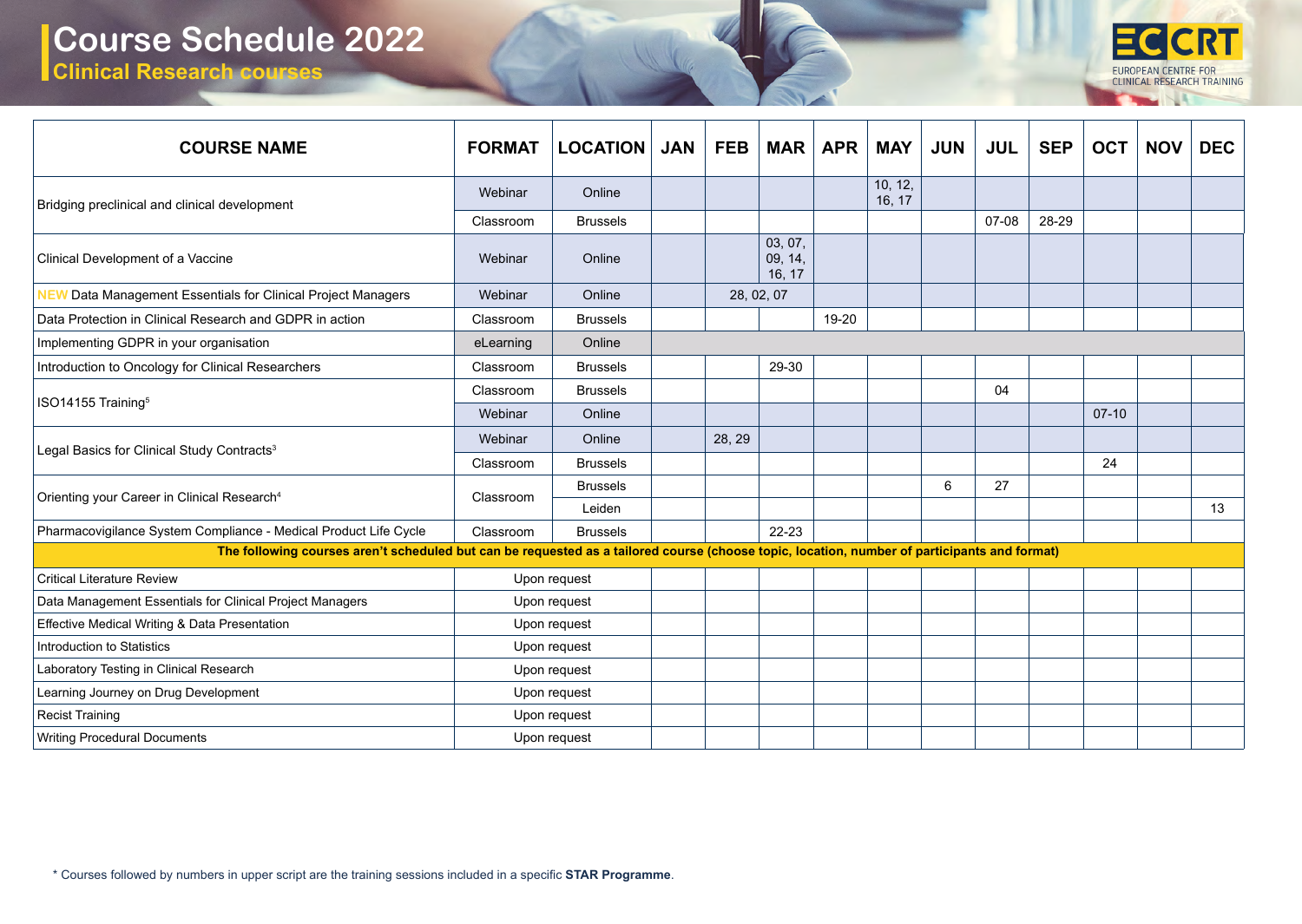Elle R. C.

**Quality Assurance courses**



| <b>COURSE NAME</b>                                               | <b>FORMAT</b> | <b>LOCATION</b> | <b>JAN</b> | <b>FEB</b> | <b>MAR</b> | <b>APR</b> | <b>MAY</b>        | <b>JUN</b> | <b>JUL</b> | <b>SEP</b> | <b>OCT</b> | <b>NOV</b> | <b>DEC</b> |
|------------------------------------------------------------------|---------------|-----------------|------------|------------|------------|------------|-------------------|------------|------------|------------|------------|------------|------------|
| A risk-based approach to Clinical Audits <sup>6</sup>            | Webinar       | Online          |            |            |            |            | $09-10$           |            |            |            |            |            |            |
| Audit and Inspection Readiness - How to be prepared!1, 2, 7      | Webinar       | Online          |            |            |            |            | 09-10             |            |            |            |            |            |            |
| Auditing Clinical Development Documents7                         | Webinar       | Online          |            |            |            |            | 11                |            |            |            |            |            |            |
| Clinical Service Provider Audits <sup>6</sup>                    | Webinar       | Online          |            |            |            |            | $11 - 12$         |            |            |            |            |            |            |
| Communication and Appreciative Auditing7                         | Classroom     | <b>Brussels</b> |            |            |            |            | 12                |            |            |            |            |            |            |
| Introduction to System Audits for Clinical Auditors <sup>6</sup> | Webinar       | Online          |            |            |            |            | $02 - 03$         |            |            |            |            |            |            |
| Introductory Course on Auditing Investigator Sites <sup>7</sup>  | Webinar       | Online          |            |            |            |            | 02, 03,<br>04, 05 |            |            |            |            |            |            |
| Remote Auditing                                                  | Webinar       | Online          |            |            |            |            |                   |            |            |            |            |            |            |
| Writing Audit Reports <sup>6</sup>                               | Webinar       | Online          |            |            |            |            | 04-05             |            |            |            |            |            |            |
| Advanced Auditors STAR Programme <sup>6</sup>                    | Webinar       | Online          |            |            |            |            | 02-06             |            |            |            |            |            |            |
| Junior Auditors STAR Programme <sup>7</sup>                      | Webinar       | Online          |            |            |            |            | $02 - 06$         |            |            |            |            |            |            |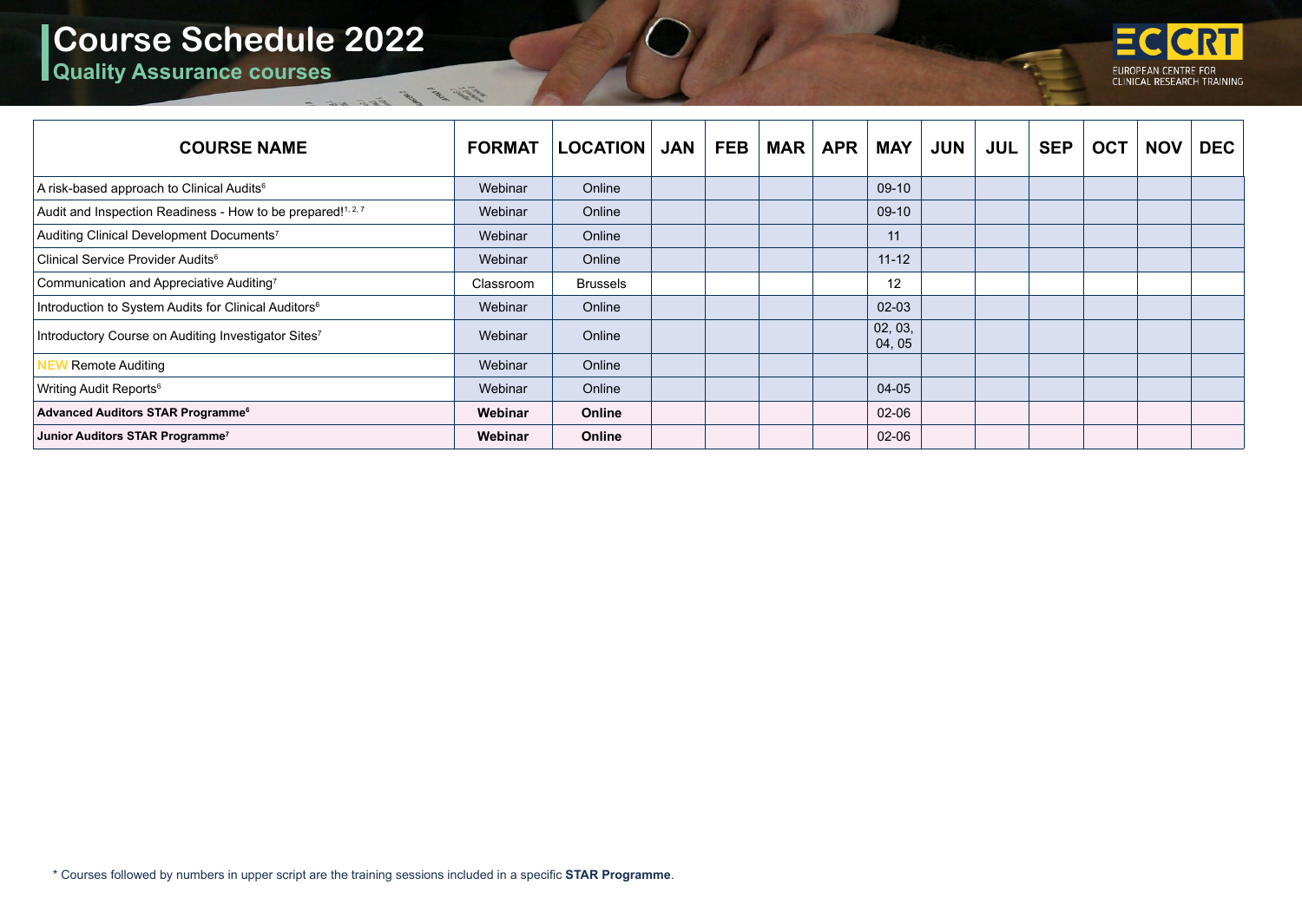## **Course Schedule 2022 Regulatory courses**



| <b>COURSE NAME</b>                                                                                                                           | <b>FORMAT</b>    | <b>LOCATION</b> | <b>JAN</b> | <b>FEB</b> | <b>MAR</b> | <b>APR</b> | <b>MAY</b> | <b>JUN</b> | <b>JUL</b> | <b>SEP</b> | <b>OCT</b> | <b>NOV</b> | <b>DEC</b> |
|----------------------------------------------------------------------------------------------------------------------------------------------|------------------|-----------------|------------|------------|------------|------------|------------|------------|------------|------------|------------|------------|------------|
| <b>NEW</b> Basics on Regulatory Requirements in Clinical Research <sup>4</sup>                                                               | eLearning        | Online          |            |            |            |            |            |            |            |            |            |            |            |
| Clinical Research Training for Clinical Trial Assistants (CTAs)                                                                              | Classroom        | <b>Brussels</b> |            |            |            |            |            |            |            |            | $17 - 18$  |            |            |
| Foundational ICH-Good Clinical Practice (GCP) E6 (R2) Training <sup>4</sup>                                                                  | eLearning        | Online          |            |            |            |            |            |            |            |            |            |            |            |
| <b>GCP Essentials in 90 Minutes</b>                                                                                                          | eLearning        | Online          |            |            |            |            |            |            |            |            |            |            |            |
| Good Manufacturing Practice (GMP) in relation to GCP                                                                                         | eLearning        | Online          |            |            |            |            |            |            |            |            |            |            |            |
| ICH-GCP E6 (R2) Refresher                                                                                                                    | eLearning        | Online          |            |            |            |            |            |            |            |            |            |            |            |
| ICH-GCP E6 (R2) Refresher + Complementary ICH-GCP Refresher for<br><b>Biometrics Staff</b>                                                   | eLearning        | Online          |            |            |            |            |            |            |            |            |            |            |            |
| ICH-GCP E6 (R2) Refresher + Complementary ICH-GCP Refresher for<br><b>Clinical Operations Staff</b>                                          | eLearning        | Online          |            |            |            |            |            |            |            |            |            |            |            |
| ICH-GCP E6 (R2) Refresher + Complementary ICH-GCP Refresher for<br>Regulatory Staff <sup>8</sup>                                             | eLearning        | Online          |            |            |            |            |            |            |            |            |            |            |            |
| ICH-Good Clinical Practice (GCP) E6 (R2) for Investigators                                                                                   | eLearning        | Online          |            |            |            |            |            |            |            |            |            |            |            |
| <b>NEW</b> Implementation of MDR 2017/745 in Belgium                                                                                         | Webinar          | Online          |            |            |            | 25         |            |            |            |            |            |            |            |
| <b>NEW</b> How to cope with the development of drug-device combinations?                                                                     | Webinar          | Online          |            |            |            |            |            | 28-29      |            |            |            |            |            |
| <b>NEW Local Clinical Trial Legislation in the USA<sup>8</sup></b>                                                                           | eLearning        | Online          |            |            |            |            |            |            |            |            |            |            |            |
|                                                                                                                                              | Classroom        | <b>Brussels</b> |            | 18         |            |            |            |            |            |            |            |            |            |
| Medical Device Regulations <sup>5</sup>                                                                                                      | Webinar          | Online          |            |            |            |            | 11         |            |            |            |            | 28,05      |            |
| The Belgian Clinical Trials Law of 2017: A Clear View on Rules                                                                               | Webinar          | Online          |            |            |            |            |            |            |            | 12         |            |            |            |
| The European Clinical Trial Directive for Medicinal Products <sup>8</sup>                                                                    | eLearning        | Online          |            |            |            |            |            |            |            |            |            |            |            |
| The European Clinical Trial Regulation (CTR) 536/2014 <sup>8</sup>                                                                           | Webinar          | Online          |            |            |            |            |            | 09         |            |            |            | 07         |            |
| <b>NEW Understanding and complying with the EU CTR</b>                                                                                       | Classroom        | <b>Brussels</b> |            | 24         |            |            |            | 21         |            |            |            | 24         |            |
|                                                                                                                                              | Webinar          | Online          |            |            |            | 26, 28     |            |            |            | 20, 22     |            |            |            |
| <b>Clinical Regulatory STAR Programme<sup>8</sup></b>                                                                                        | eLearning        | Online          |            |            |            |            |            |            |            |            |            |            |            |
| <b>NEW Regulatory Affairs STAR Programme</b>                                                                                                 | <b>Classroom</b> | <b>Brussels</b> |            |            |            |            | 16-20      |            |            |            |            |            |            |
| The following courses aren't scheduled but can be requested as a tailored course (choose topic, location, number of participants and format) |                  |                 |            |            |            |            |            |            |            |            |            |            |            |
| Ready for the IVDR? Regulatory impact and milestones for CE marking                                                                          |                  | Upon request    |            |            |            |            |            |            |            |            |            |            |            |
| Clinical Investigations: Implementation of MDR 2017/745 in Belgium                                                                           |                  | Upon request    |            |            |            |            |            |            |            |            |            |            |            |
| European Legislation for Clinical Research - Implementation in Belgium                                                                       |                  | Upon request    |            |            |            |            |            |            |            |            |            |            |            |
| <b>Good Clinical Laboratory Practice</b>                                                                                                     |                  | Upon request    |            |            |            |            |            |            |            |            |            |            |            |
| Good Manufacturing Practice (GMP)                                                                                                            |                  | Upon request    |            |            |            |            |            |            |            |            |            |            |            |
| Good Distribution Practice (GDP)                                                                                                             |                  | Upon request    |            |            |            |            |            |            |            |            |            |            |            |

\* Courses followed by numbers in upper script are the training sessions included in a specific **STAR Programme**.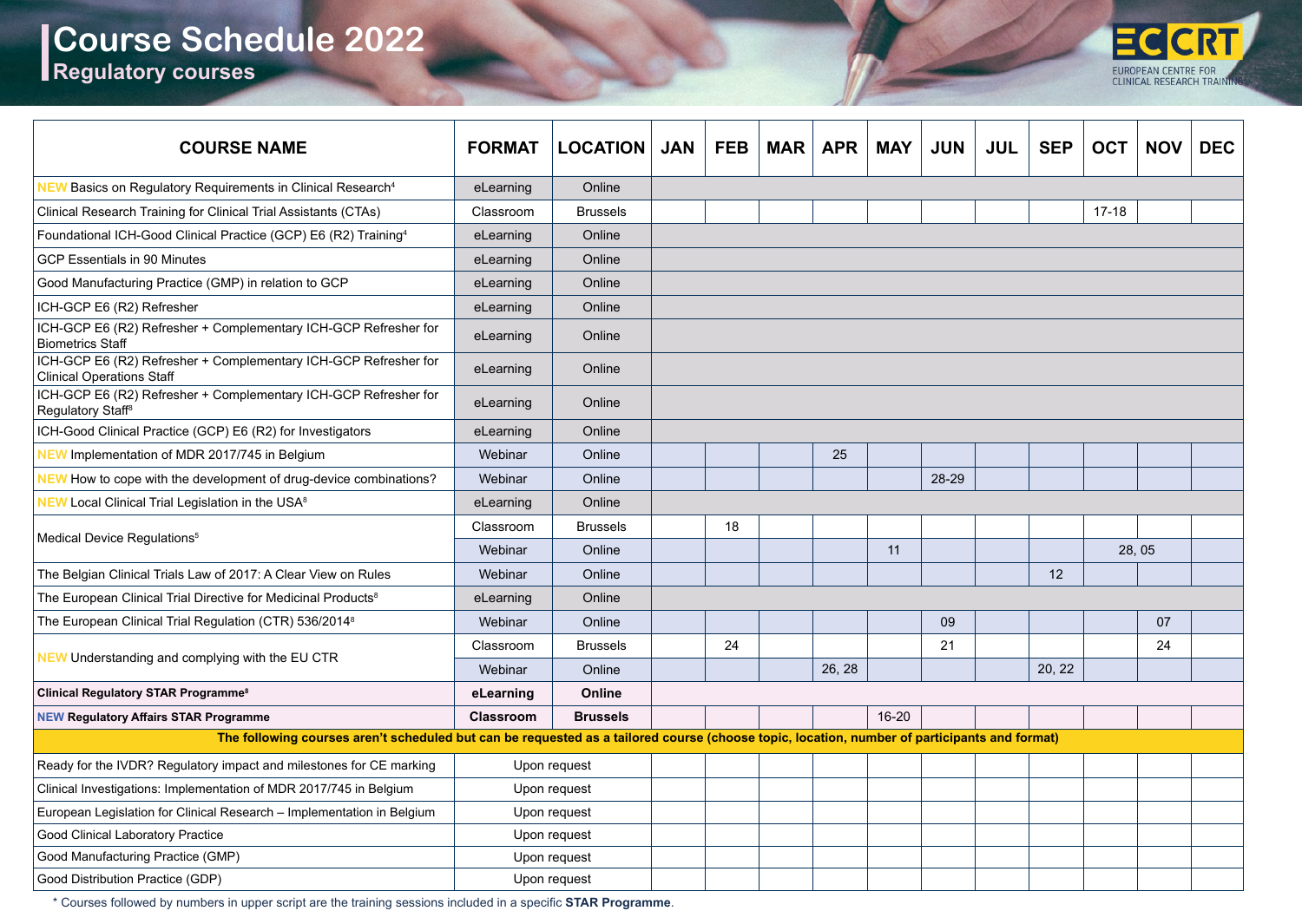## **Course Schedule 2022 Soft Skills courses**

| <b>COURSE NAME</b>                                                                                                                           | <b>FORMAT</b> | <b>LOCATION</b> | <b>JAN</b>       | FEB   | <b>MAR</b> | <b>APR</b> | MAY | <b>JUN</b> | <b>JUL</b> | <b>SEP</b> | <b>OCT</b> | <b>NOV</b> | <b>DEC</b> |
|----------------------------------------------------------------------------------------------------------------------------------------------|---------------|-----------------|------------------|-------|------------|------------|-----|------------|------------|------------|------------|------------|------------|
| Communication Skills <sup>4</sup>                                                                                                            | Classroom     | <b>Brussels</b> |                  |       |            |            |     |            |            | 30         |            |            |            |
| Line Management Essentials                                                                                                                   | Classroom     | <b>Brussels</b> |                  |       |            |            |     | 23-24      |            |            |            |            |            |
| People Management <sup>3</sup>                                                                                                               | Webinar       | Online          |                  | 31,01 |            |            |     |            |            |            |            |            |            |
|                                                                                                                                              | Classroom     | <b>Brussels</b> |                  |       |            |            |     |            |            |            |            | 25         |            |
| Remote Team Management: How to successfully lead<br><b>NEW</b>                                                                               | Webinar       | Online          |                  |       |            |            |     | 07, 16     |            |            |            |            |            |
| Train the Trainer                                                                                                                            | Classroom     | <b>Brussels</b> |                  |       |            |            |     |            |            |            |            | 25         |            |
| Career Launch Coaching (flexible schedule)                                                                                                   | Webinar       | Online          | Upon your agenda |       |            |            |     |            |            |            |            |            |            |
| Clinical Career Coaching (flexible schedule)                                                                                                 | Webinar       | Online          | Upon your agenda |       |            |            |     |            |            |            |            |            |            |
| The following courses aren't scheduled but can be requested as a tailored course (choose topic, location, number of participants and format) |               |                 |                  |       |            |            |     |            |            |            |            |            |            |
| Change Management for Clinical Research                                                                                                      |               | Upon request    |                  |       |            |            |     |            |            |            |            |            |            |
| Communicating with EU Regulators/Health Authorities                                                                                          |               | Upon request    |                  |       |            |            |     |            |            |            |            |            |            |
| Enhancing your Communication and Presentation Skills in the changing<br><b>Clinical Trial world</b>                                          |               | Upon request    |                  |       |            |            |     |            |            |            |            |            |            |
| Influencing skills                                                                                                                           |               | Upon request    |                  |       |            |            |     |            |            |            |            |            |            |
| <b>Intercultural Communication Skills</b>                                                                                                    |               | Upon request    |                  |       |            |            |     |            |            |            |            |            |            |
| Female Leadership in Clinical Research                                                                                                       |               | Upon request    |                  |       |            |            |     |            |            |            |            |            |            |
| Leading in a Solution Focused Way                                                                                                            |               | Upon request    |                  |       |            |            |     |            |            |            |            |            |            |
| Microsoft Project Basics for Clinical Project Managers                                                                                       |               | Upon request    |                  |       |            |            |     |            |            |            |            |            |            |
| <b>Stress Prevention at Work</b>                                                                                                             |               | Upon request    |                  |       |            |            |     |            |            |            |            |            |            |
| Time Management                                                                                                                              |               | Upon request    |                  |       |            |            |     |            |            |            |            |            |            |